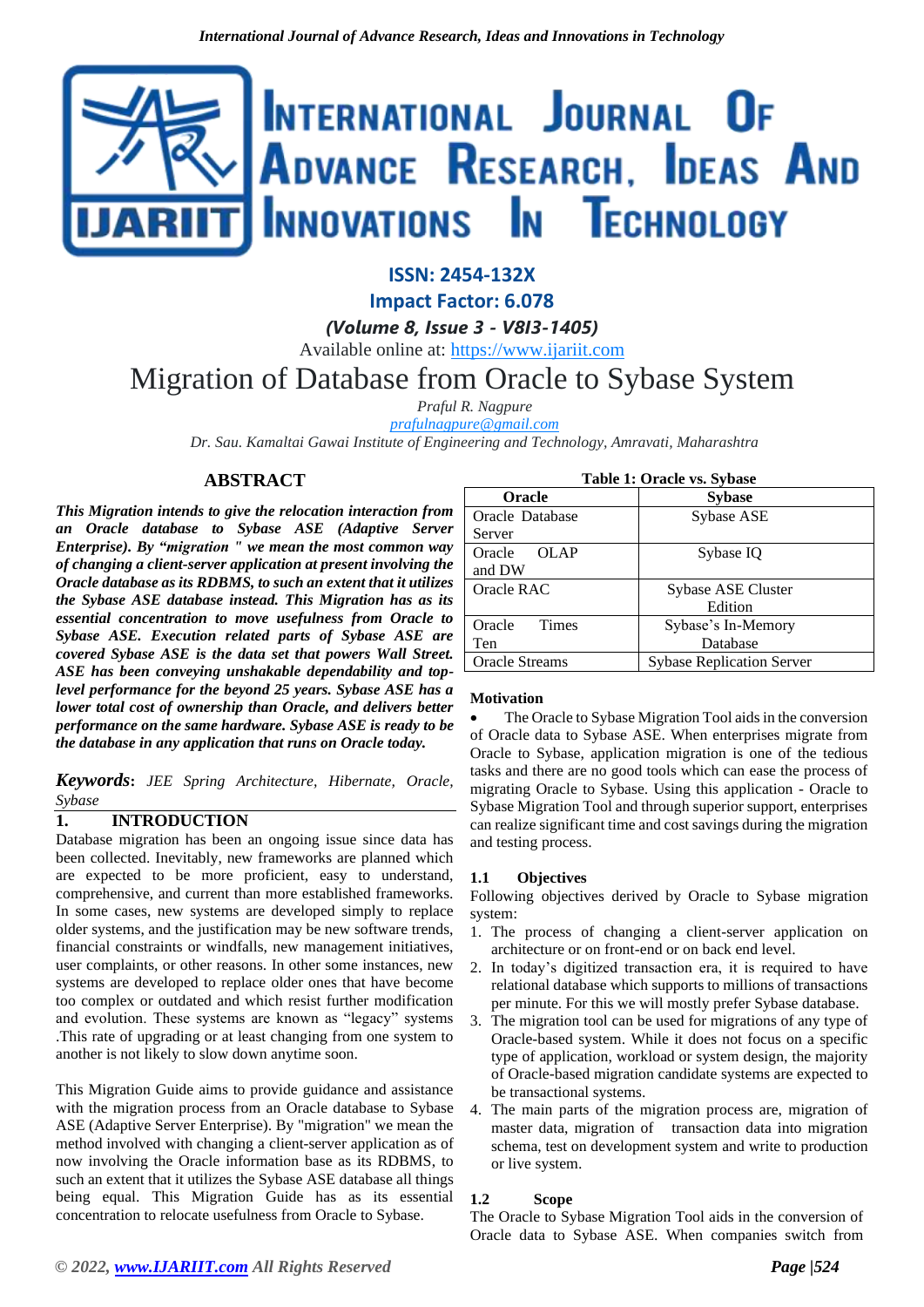#### *International Journal of Advance Research, Ideas and Innovations in Technology*

Oracle to Sybase, application migration is one of the most timeconsuming activities, and there are no appropriate tools to help with the process. Enterprises can save time and money throughout the migration and testing process by using this program - Oracle to Sybase Migration Tool - and receiving superior assistance.

The solution being developed will be capable of migrating from an Oracle database to Sybase ASE (Adaptive Server Enterprise). As a result, the recommended solutions are frequently employed by any organization, company, or individual who want to use Sybase ASE as a project database. Businesses must transfer data from one source to another from time to time. When transferring data across different types of databases, this can be a huge difficulty. Furthermore, some firms require these data transfers to occur on a regular basis.

Cloud system provides software, infrastructure and cloud services for deployment and hosting of the application. Minimum required compute, it is also provide compute, storage, and bandwidth requirements may be auto-scaled (additional capacity based on the demand and auto-scaling rules) over the period of the. The application are architected and designed to leverage the cloud characteristics such as rapid elasticity and handle transient and hardware failures without downtime.

Cloud system is responsible for adequately sizing the necessary compute, memory, and storage required, building the redundancy into the architecture (including storage) and load balancing to meet the service levels. Also provide servicer, based on the growth in the user load (peak and non-peak periods; yearon-year increase), will scale up or scale down the compute, memory, storage, and bandwidth requirements to support the scalability and performance requirements of the solution and meet the SLAs.The solution is architected to run on cloud services offered from multiple data center facilities to provide business

#### **1.3 Background History**

This Migration Guide focuses on the technical components of an Oracle to Sybase database migration project that are databasespecific. Its goal is to assist in identifying and assessing the migration's complexity while scoping out a migration project, so that potentially challenging components of the system to be moved are not overlooked or undervalued. It also aids in the development of a migration strategy by presenting and recommending technical choices for various areas of the migration process.

#### **2. SYSTEM DESIGN**

**2.1 System Architecture**



**Fig 1: Data Migration Flow**

Above fig. 1 represents overall Data migration flow of proposed system. With the help of migration, how applications will migrate data. At source database first housekeeping of data will perform. After that source schema is mapped with destination schema. Data will extract with the help of application .If duplication found then , redundant data will remove .and data will store at intermediate level i.e. migration schema. Finally from migration schema data will store at destination.



**Fig. 2. System Architecture**

Above fig. 2 represents overall system architecture of proposed system. It consists of following models,

- **1. User Login:** This module restricts the accessibility of a user publicly domain. User has got to register before to access to develop system. However any users from any community, age, gender etc. can register access this develops system.
- **2. Migration of Master data**
- **3.** First migrate Master data to migration schema. After successful migration of master data to migration schema, insert master data to production environment.
- **4. Migration of Transaction data to migration schema.**
- **5. Write to production system.**
- **6.** After migration of transaction process, insert data from migration schema to production environment.
- **7.** Write error/every table migration to process to error log. Generate reports from complete migration process.

#### **There are some steps for migration of complete database**

- Housekeeping of database tables (Means how many data you want to migrate to Sybase database).
- Create middle level migration schema (Intermediate level) for migrate from oracle to Sybase. After successful migration of oracle to migration schema, insert data to production environment.

#### **Application levels**

- 1.Migration of Master data
- 2. First migrate Master data to migration schema. After successful migration of master data to migration schema, insert master data to production environment.
- 3.Migration of Transaction data to migration schema.
- 4.Write to production system.
- 5. After migration of transaction process, insert data from migration schema to production environment.

Write error/every table migration to process to error log. Generate reports from complete migration process.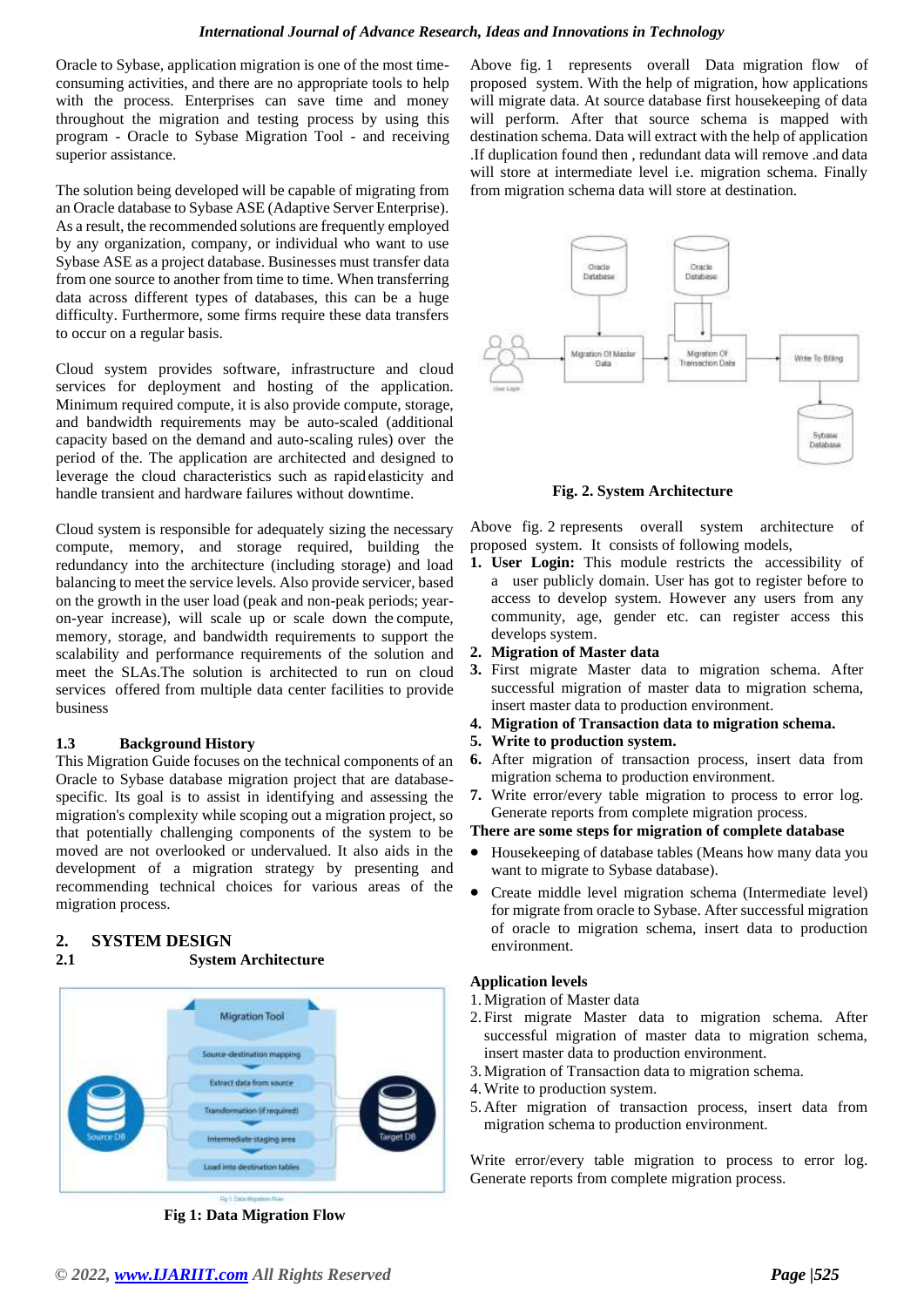

Project is developed with the help of Spring, hibernate so it has lots of advantaged over the old project. With Java's secure feature it enables to develop virus-free, tamper-free systems. Authentication techniques are based on public-key encryption. Because of using java compiler generates an architectureneutral object file format, which makes the compiled code executable on many processors, with the presence of Java runtime system. Being architecture-neutral and having no implementation dependent aspects of the specification makes Java portable. It makes an effort to eliminate error-prone situations by emphasizing mainly on compile time error checking and runtime checking.With Java's multithreaded feature it is possible to write programs that can perform many tasks simultaneously. So our applications run smoothly. Logging- Deeper information about Log back is available, Spring Framework provides caching in a Spring Application, transparently. In spring, the cache abstraction is a mechanism that allows consistent use of various caching methods with minimal impact on the code.

Transaction management: Spring Boot implicitly creates a proxy for the transaction annotated methods. So for such methods the proxy acts like a wrapper which takes care of creating a transaction at the beginning of the method call and committing the transaction after the method is executed.

Authentication - Users will start by authenticating with a username and password managed by Auth0.Once authenticated, the client will receive a JWT representing an access token. The client will include the access token in the authorization header of every request to a secure endpoint. So migration time require is very low.

#### **3. APPLICATIONS AND ADVANTAGES**

This chapter covers various applications and advantages of proposed system as compare toexisting system.

#### **Applications**

Application offers a complete Data Migration Tool that helps the migration and transfer of database schemas and data across Leading databases such as Oracle to Sybase. It offers an open, user-friendly, and extensible migration process ensuring reliability and data integrity.

#### **Advantages:**

- Flexible, open and extensible migration process.
- Rapid data migration across databases ensuring data integrity with no loss of data.

• Restructure/Transform schema and data with ease during migration.

• Migrate/Transfer data across databases deployed on different platforms (Windows or Unix or Linux).

• Provides an uniform approach for migration across different databases.

Offers a unique mechanism to verify the migrated data using "Database Migration Verifier".

• Easy to Install and Easy to Use tool with user friendly & intuitive GUI.

- It is straightforward to work.
- Low cost, less complex and time effective.
- It is best than existing techniques.

#### **Limitations:**

Here are some typical challenges that must be met when transferring data

• Data type conversion - Often databases use different set of data types, which differ in precision and names. It is important to match data types closely as possible to avoid data truncation

• Binary data transfer - Often text files are used to transfer data. This method is fine for alphanumeric data types but falls short if you have binary data types like images, audio, and video

• Logging - It is important to log errors that occur during data transfer. This way users can take appropriate action in case something goes wrong.

## •

#### **4. CONCLUSION**

Considering the result analysis we conclude that the scope of the project was met and proposed methodologies have achieved better result. The result analysis tables show that result indexing with multiple parameters meet user requirement to look at obtained results.

It has been observed that the Average migration time has been improved by approximately 12% to 18% depends on the duplication consumer numbers and meter numbers. It has been observed that average waiting time has been improved by 5% to 10% maximum.If we improve computing system configuration with higher processor speed, license OS, license database tool, and license spring tool Suite etc., there's great scope to enhance the performance of proposed system.

#### **5. REFERENCES**

- **[1]** [Tom Laszewski,](https://www.researchgate.net/scientific-contributions/Tom-Laszewski-2090971850) [Prakash Naudurim](https://www.researchgate.net/scientific-contributions/Prakash-Nauduri-2090933368), Migrating to the Cloud, "Sybase Migrations from a Systems Integrator Perspective, and Case Study".
- [2] Nagesh Mittal, Ravi Shankar Anupindi, Kalidhasan Velumani, white paper on 'Oracle data migration'.
- **[3]** Migrating to the Cloud: Oracle Client/Server Modernization 1st Edition, Kindle Edition by Tom Laszewski
- [4] http://www.sybase.com/education ORACLE TO SYBASE ASE MIGRATION GUIDE
- [5] Maniezhilan, Elamparithi & Anuratha, V. (2015). A Review on Database Migration Strategies, Techniques and Tools. World Journal of Computer Application and Technology3(3):41-48,2015.3. 41-48. 10.13189/wjcat.2015.030301.
- [6] Kurako, E. & Orlov, V.. (2022). On the Issue of Migrating Databases from Oracle to Sybase. Programmnaya Ingeneria. 13. 32-40. 10.17587/prin.13.32-40
- [7] Abu-Hamdeh, R., Cordy, J. & Martin, P. (1994). Schema translation using structural